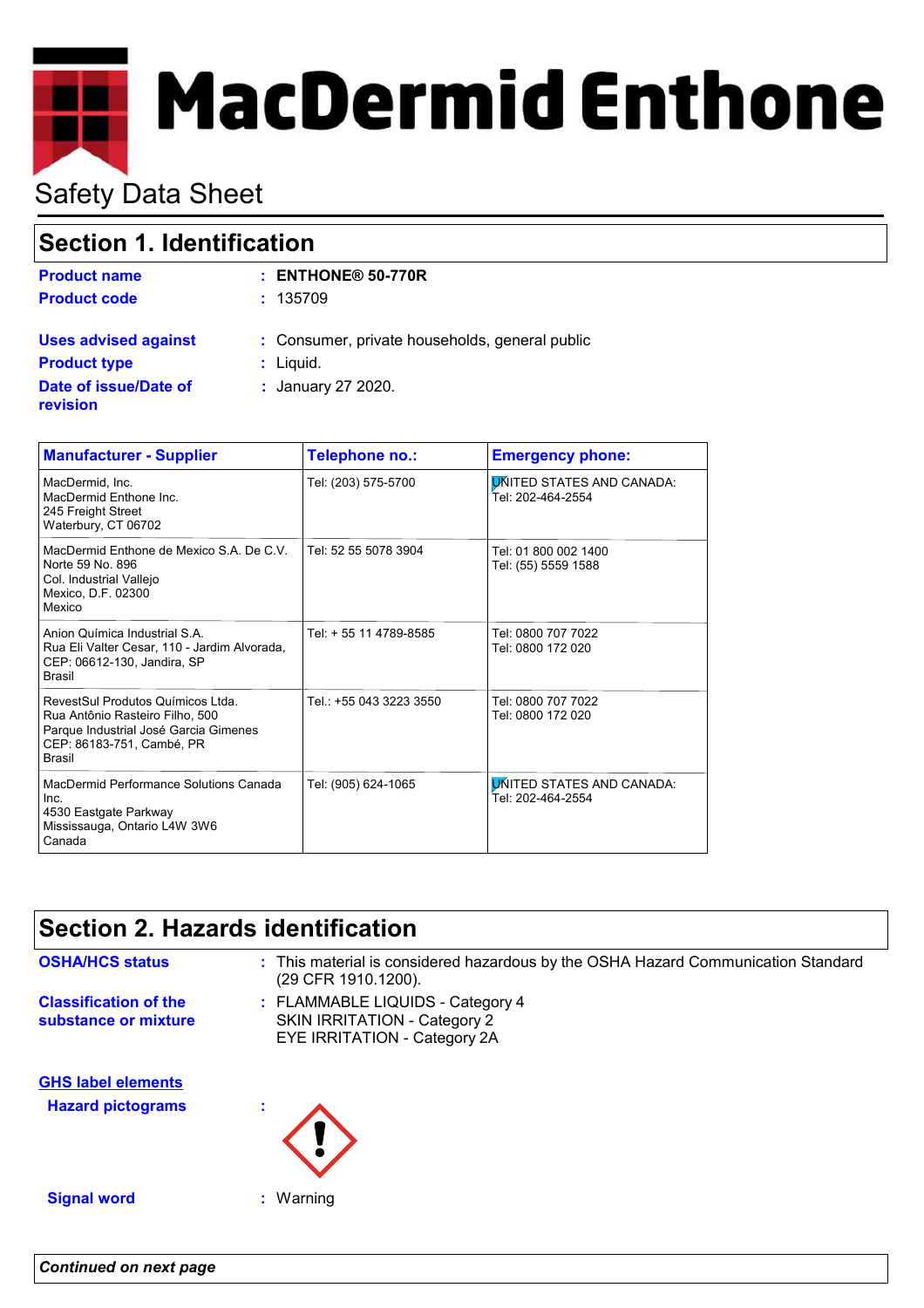# **Section 2. Hazards identification**

| <b>Hazard statements</b>                   | : Combustible liquid.<br>Causes serious eye irritation.<br>Causes skin irritation.                                                                                                                                                                                                                                                                        |
|--------------------------------------------|-----------------------------------------------------------------------------------------------------------------------------------------------------------------------------------------------------------------------------------------------------------------------------------------------------------------------------------------------------------|
| <b>Precautionary statements</b>            |                                                                                                                                                                                                                                                                                                                                                           |
| <b>Prevention</b>                          | : Wear protective gloves. Wear eye or face protection. Keep away from flames and hot<br>surfaces. - No smoking. Wash hands thoroughly after handling.                                                                                                                                                                                                     |
| <b>Response</b>                            | : IF ON SKIN: Wash with plenty of soap and water. Take off contaminated clothing and<br>wash it before reuse. If skin irritation occurs: Get medical attention. IF IN EYES:<br>Rinse cautiously with water for several minutes. Remove contact lenses, if present and<br>easy to do. Continue rinsing. If eye irritation persists: Get medical attention. |
| <b>Storage</b>                             | : Store in a well-ventilated place. Keep cool.                                                                                                                                                                                                                                                                                                            |
| <b>Disposal</b>                            | Dispose of contents and container in accordance with all local, regional, national and<br>international regulations.                                                                                                                                                                                                                                      |
| <b>Hazards not otherwise</b><br>classified | : None known.                                                                                                                                                                                                                                                                                                                                             |

## **Section 3. Composition/information on ingredients**

**Substance/mixture :** Mixture

| <b>Ingredient name</b>              | $\frac{9}{6}$ | <b>CAS number</b> |
|-------------------------------------|---------------|-------------------|
| copper chromite black spinel        | 30-40         | 68186-91-4        |
| <b>Proprietary Polymer</b>          | 20-30         |                   |
| $ 2-(2-ethoxyethoxy)ethyl$ acetate  | 10-20         | $112 - 15 - 2$    |
| $(2$ -methoxymethylethoxy) propanol | $1 - 10$      | 34590-94-8        |
| 2-methoxy-1-methylethyl acetate     | $1 - 10$      | 108-65-6          |
| Inorganic Fillers                   | $1 - 10$      |                   |

Any concentration shown as a range is to protect confidentiality or is due to batch variation.

**There are no additional ingredients present which, within the current knowledge of the supplier and in the concentrations applicable, are classified as hazardous to health or the environment and hence require reporting in this section.**

**Occupational exposure limits, if available, are listed in Section 8.**

## **Section 4. First aid measures**

|                     | <b>Description of necessary first aid measures</b>                                                                                                                                                                                                                                                                                                                                                                                                                                                                                                                                           |
|---------------------|----------------------------------------------------------------------------------------------------------------------------------------------------------------------------------------------------------------------------------------------------------------------------------------------------------------------------------------------------------------------------------------------------------------------------------------------------------------------------------------------------------------------------------------------------------------------------------------------|
| Eye contact         | : Check for and remove any contact lenses. Immediately flush eyes with running water<br>for at least 30 minutes, keeping eyelids open. Get medical attention.                                                                                                                                                                                                                                                                                                                                                                                                                                |
| <b>Inhalation</b>   | : Remove victim to fresh air and keep at rest in a position comfortable for breathing. If<br>not breathing, if breathing is irregular or if respiratory arrest occurs, provide artificial<br>respiration or oxygen by trained personnel. It may be dangerous to the person providing<br>aid to give mouth-to-mouth resuscitation. Get medical attention if adverse health effects<br>persist or are severe. If unconscious, place in recovery position and get medical<br>attention immediately. Maintain an open airway. Loosen tight clothing such as a collar,<br>tie, belt or waistband. |
| <b>Skin contact</b> | : Flush contaminated skin with plenty of water. Remove contaminated clothing and<br>shoes. Continue to rinse for at least 15 minutes. Get medical attention. Wash clothing<br>before reuse. Clean shoes thoroughly before reuse.                                                                                                                                                                                                                                                                                                                                                             |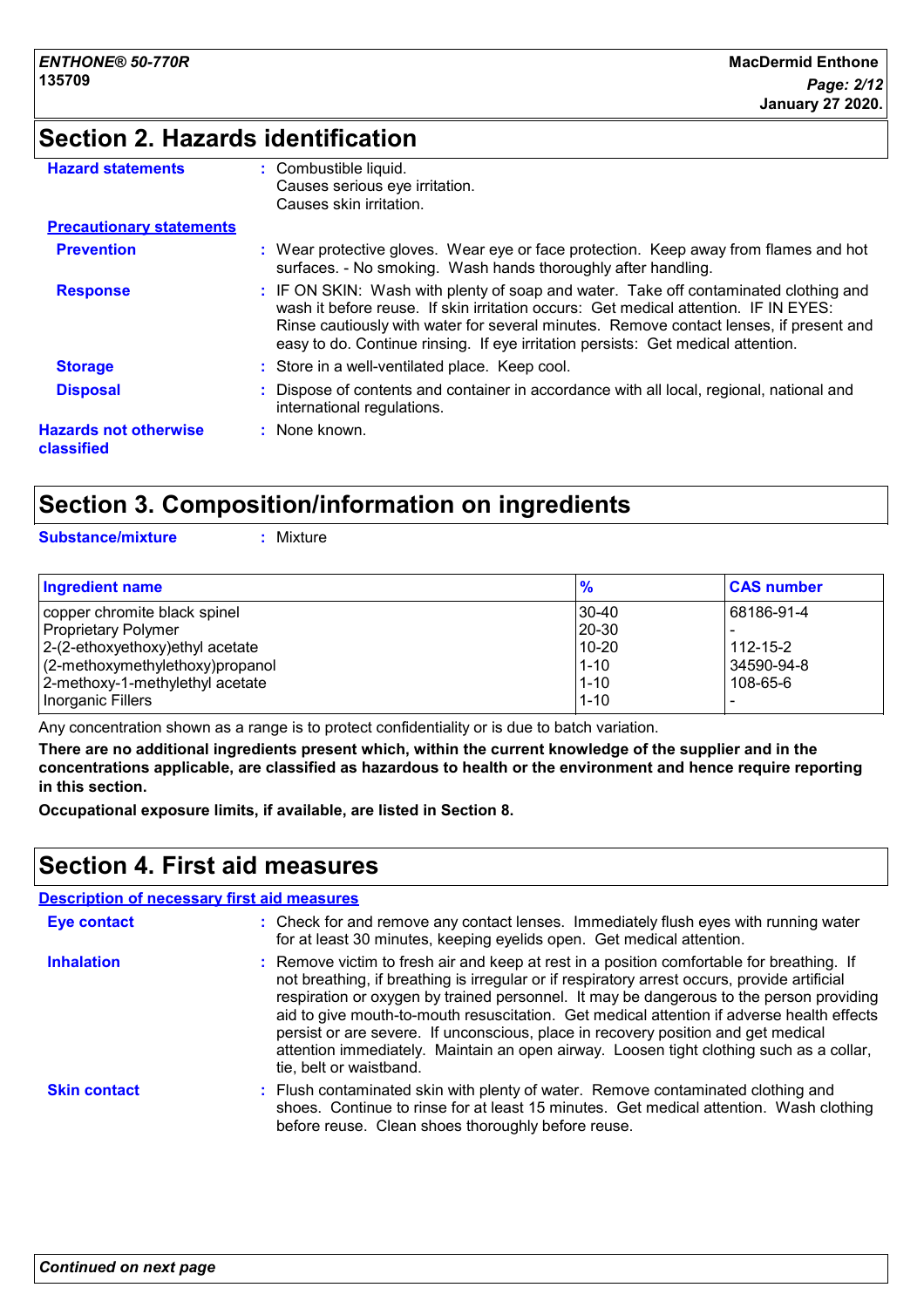### **Section 4. First aid measures**

**Ingestion :**

: Wash out mouth with water. Remove dentures if any. Remove victim to fresh air and keep at rest in a position comfortable for breathing. If material has been swallowed and the exposed person is conscious, give small quantities of water to drink. Stop if the exposed person feels sick as vomiting may be dangerous. Do not induce vomiting unless directed to do so by medical personnel. If vomiting occurs, the head should be kept low so that vomit does not enter the lungs. Get medical attention if adverse health effects persist or are severe. Never give anything by mouth to an unconscious person. If unconscious, place in recovery position and get medical attention immediately. Maintain an open airway. Loosen tight clothing such as a collar, tie, belt or waistband.

| Most important symptoms/effects, acute and delayed |                                                                                                                                                                             |  |
|----------------------------------------------------|-----------------------------------------------------------------------------------------------------------------------------------------------------------------------------|--|
| <b>Potential acute health effects</b>              |                                                                                                                                                                             |  |
| <b>Eye contact</b>                                 | : Causes serious eye irritation.                                                                                                                                            |  |
| <b>Inhalation</b>                                  | : No known significant effects or critical hazards.                                                                                                                         |  |
| <b>Skin contact</b>                                | : Causes skin irritation.                                                                                                                                                   |  |
| <b>Ingestion</b>                                   | : No known significant effects or critical hazards.                                                                                                                         |  |
| <b>Over-exposure signs/symptoms</b>                |                                                                                                                                                                             |  |
| <b>Eye contact</b>                                 | : Adverse symptoms may include the following:<br>pain or irritation<br>watering<br>redness                                                                                  |  |
| <b>Inhalation</b>                                  | : No specific data.                                                                                                                                                         |  |
| <b>Skin contact</b>                                | Adverse symptoms may include the following:<br>irritation<br>redness                                                                                                        |  |
| <b>Ingestion</b>                                   | : No specific data.                                                                                                                                                         |  |
|                                                    | Indication of immediate medical attention and special treatment needed, if necessary                                                                                        |  |
| <b>Notes to physician</b>                          | : Treat symptomatically. Contact poison treatment specialist immediately if large<br>quantities have been ingested or inhaled.                                              |  |
| <b>Specific treatments</b>                         | : No specific treatment.                                                                                                                                                    |  |
| <b>Protection of first-aiders</b>                  | No action shall be taken involving any personal risk or without suitable training. It may<br>be dangerous to the person providing aid to give mouth-to-mouth resuscitation. |  |

#### **See toxicological information (Section 11)**

## **Section 5. Fire-fighting measures**

| <b>Extinguishing media</b>                           |                                                                                                                                                                                                               |
|------------------------------------------------------|---------------------------------------------------------------------------------------------------------------------------------------------------------------------------------------------------------------|
| <b>Suitable extinguishing</b><br>media               | : Use dry chemical, CO2, water spray (fog) or foam.                                                                                                                                                           |
| <b>Unsuitable extinguishing</b><br>media             | : Do not use water jet.                                                                                                                                                                                       |
| <b>Specific hazards arising</b><br>from the chemical | : Combustible liquid. Runoff to sewer may create fire or explosion hazard. In a fire or if<br>heated, a pressure increase will occur and the container may burst, with the risk of a<br>subsequent explosion. |
| <b>Hazardous thermal</b><br>decomposition products   | : Decomposition products may include the following materials:<br>carbon dioxide<br>carbon monoxide<br>metal oxide/oxides                                                                                      |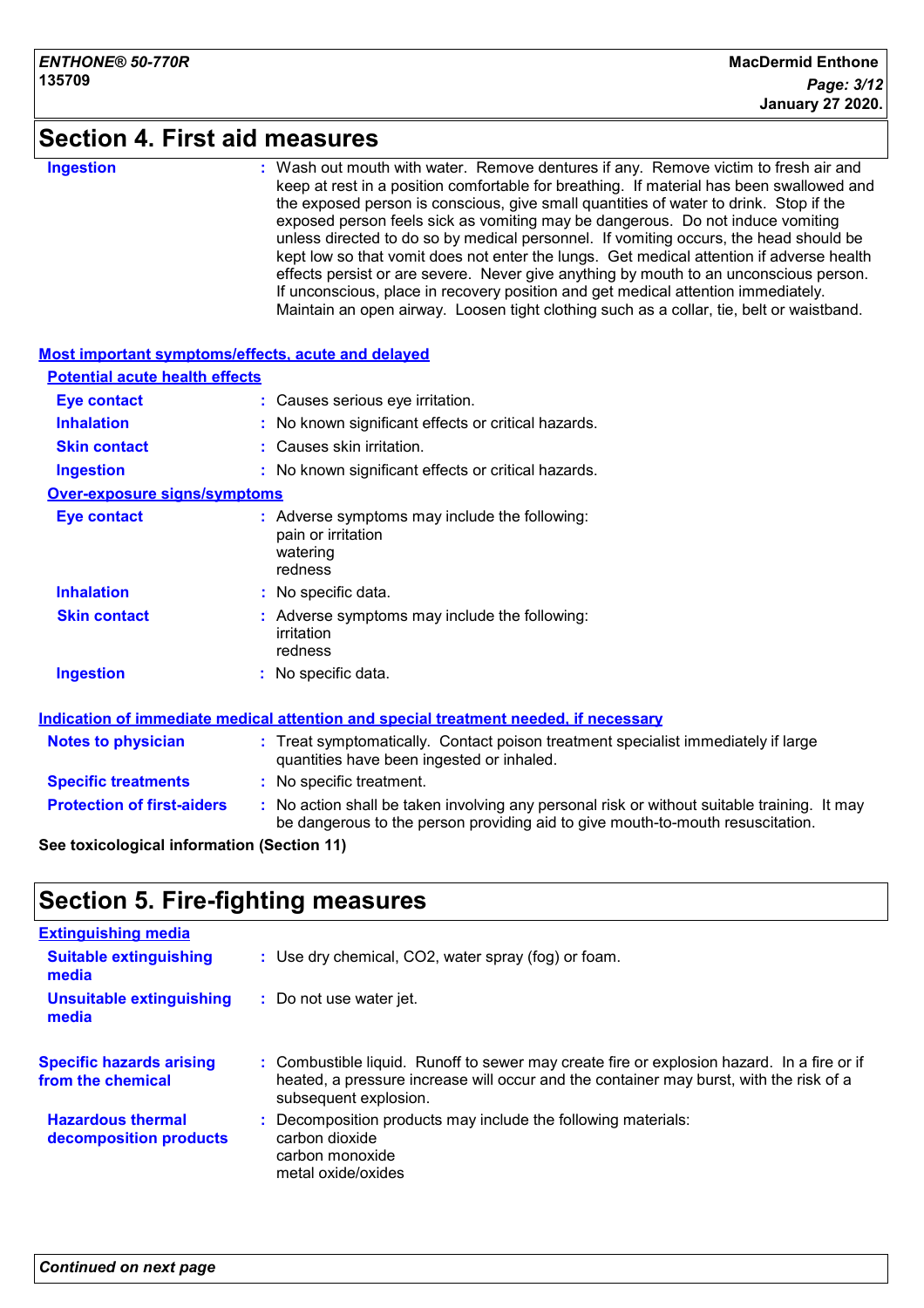# **Section 5. Fire-fighting measures**

| <b>Special protective actions</b><br>for fire-fighters | : Promptly isolate the scene by removing all persons from the vicinity of the incident if<br>there is a fire. No action shall be taken involving any personal risk or without suitable<br>training. Move containers from fire area if this can be done without risk. Use water<br>spray to keep fire-exposed containers cool. |
|--------------------------------------------------------|-------------------------------------------------------------------------------------------------------------------------------------------------------------------------------------------------------------------------------------------------------------------------------------------------------------------------------|
| <b>Special protective</b>                              | : Fire-fighters should wear appropriate protective equipment and self-contained breathing                                                                                                                                                                                                                                     |
| equipment for fire-fighters                            | apparatus (SCBA) with a full face-piece operated in positive pressure mode.                                                                                                                                                                                                                                                   |

## **Section 6. Accidental release measures**

|                                                       | <b>Personal precautions, protective equipment and emergency procedures</b>                                                                                                                                                                                                                                                                                                                                                                                                                                                                                                                                                                                                                                                                                         |
|-------------------------------------------------------|--------------------------------------------------------------------------------------------------------------------------------------------------------------------------------------------------------------------------------------------------------------------------------------------------------------------------------------------------------------------------------------------------------------------------------------------------------------------------------------------------------------------------------------------------------------------------------------------------------------------------------------------------------------------------------------------------------------------------------------------------------------------|
| For non-emergency<br>personnel                        | : No action shall be taken involving any personal risk or without suitable training.<br>Evacuate surrounding areas. Keep unnecessary and unprotected personnel from<br>entering. Do not touch or walk through spilled material. Shut off all ignition sources.<br>No flares, smoking or flames in hazard area. Avoid breathing vapor or mist. Provide<br>adequate ventilation. Wear appropriate respirator when ventilation is inadequate. Put<br>on appropriate personal protective equipment.                                                                                                                                                                                                                                                                    |
| For emergency responders                              | : If specialized clothing is required to deal with the spillage, take note of any information in<br>Section 8 on suitable and unsuitable materials. See also the information in "For non-<br>emergency personnel".                                                                                                                                                                                                                                                                                                                                                                                                                                                                                                                                                 |
| <b>Environmental precautions</b>                      | : Avoid dispersal of spilled material and runoff and contact with soil, waterways, drains<br>and sewers. Inform the relevant authorities if the product has caused environmental<br>pollution (sewers, waterways, soil or air).                                                                                                                                                                                                                                                                                                                                                                                                                                                                                                                                    |
| Methods and materials for containment and cleaning up |                                                                                                                                                                                                                                                                                                                                                                                                                                                                                                                                                                                                                                                                                                                                                                    |
| <b>Small spill</b>                                    | : Stop leak if without risk. Move containers from spill area. Use spark-proof tools and<br>explosion-proof equipment. Dilute with water and mop up if water-soluble. Alternatively,<br>or if water-insoluble, absorb with an inert dry material and place in an appropriate waste<br>disposal container. Dispose of via a licensed waste disposal contractor.                                                                                                                                                                                                                                                                                                                                                                                                      |
| <b>Large spill</b>                                    | Stop leak if without risk. Move containers from spill area. Use spark-proof tools and<br>explosion-proof equipment. Approach release from upwind. Prevent entry into sewers,<br>water courses, basements or confined areas. Wash spillages into an effluent treatment<br>plant or proceed as follows. Contain and collect spillage with non-combustible,<br>absorbent material e.g. sand, earth, vermiculite or diatomaceous earth and place in<br>container for disposal according to local regulations (see Section 13). Dispose of via a<br>licensed waste disposal contractor. Contaminated absorbent material may pose the<br>same hazard as the spilled product. Note: see Section 1 for emergency contact<br>information and Section 13 for waste disposal. |

# **Section 7. Handling and storage**

| <b>Precautions for safe handling</b>             |                                                                                                                                                                                                                                                                                                                                                                                                                                                                                                                                                                                                                                                                                                                                                                                              |
|--------------------------------------------------|----------------------------------------------------------------------------------------------------------------------------------------------------------------------------------------------------------------------------------------------------------------------------------------------------------------------------------------------------------------------------------------------------------------------------------------------------------------------------------------------------------------------------------------------------------------------------------------------------------------------------------------------------------------------------------------------------------------------------------------------------------------------------------------------|
| <b>Protective measures</b>                       | : Put on appropriate personal protective equipment (see Section 8). Do not ingest. Avoid<br>contact with eyes, skin and clothing. Avoid breathing vapor or mist. Use only with<br>adequate ventilation. Wear appropriate respirator when ventilation is inadequate. Do<br>not enter storage areas and confined spaces unless adequately ventilated. Keep in the<br>original container or an approved alternative made from a compatible material, kept<br>tightly closed when not in use. Store and use away from heat, sparks, open flame or<br>any other ignition source. Use explosion-proof electrical (ventilating, lighting and<br>material handling) equipment. Use only non-sparking tools. Empty containers retain<br>product residue and can be hazardous. Do not reuse container. |
| <b>Advice on general</b><br>occupational hygiene | : Eating, drinking and smoking should be prohibited in areas where this material is<br>handled, stored and processed. Workers should wash hands and face before eating,<br>drinking and smoking. Remove contaminated clothing and protective equipment before<br>entering eating areas. See also Section 8 for additional information on hygiene<br>measures.                                                                                                                                                                                                                                                                                                                                                                                                                                |
| <b>Continued on next page</b>                    |                                                                                                                                                                                                                                                                                                                                                                                                                                                                                                                                                                                                                                                                                                                                                                                              |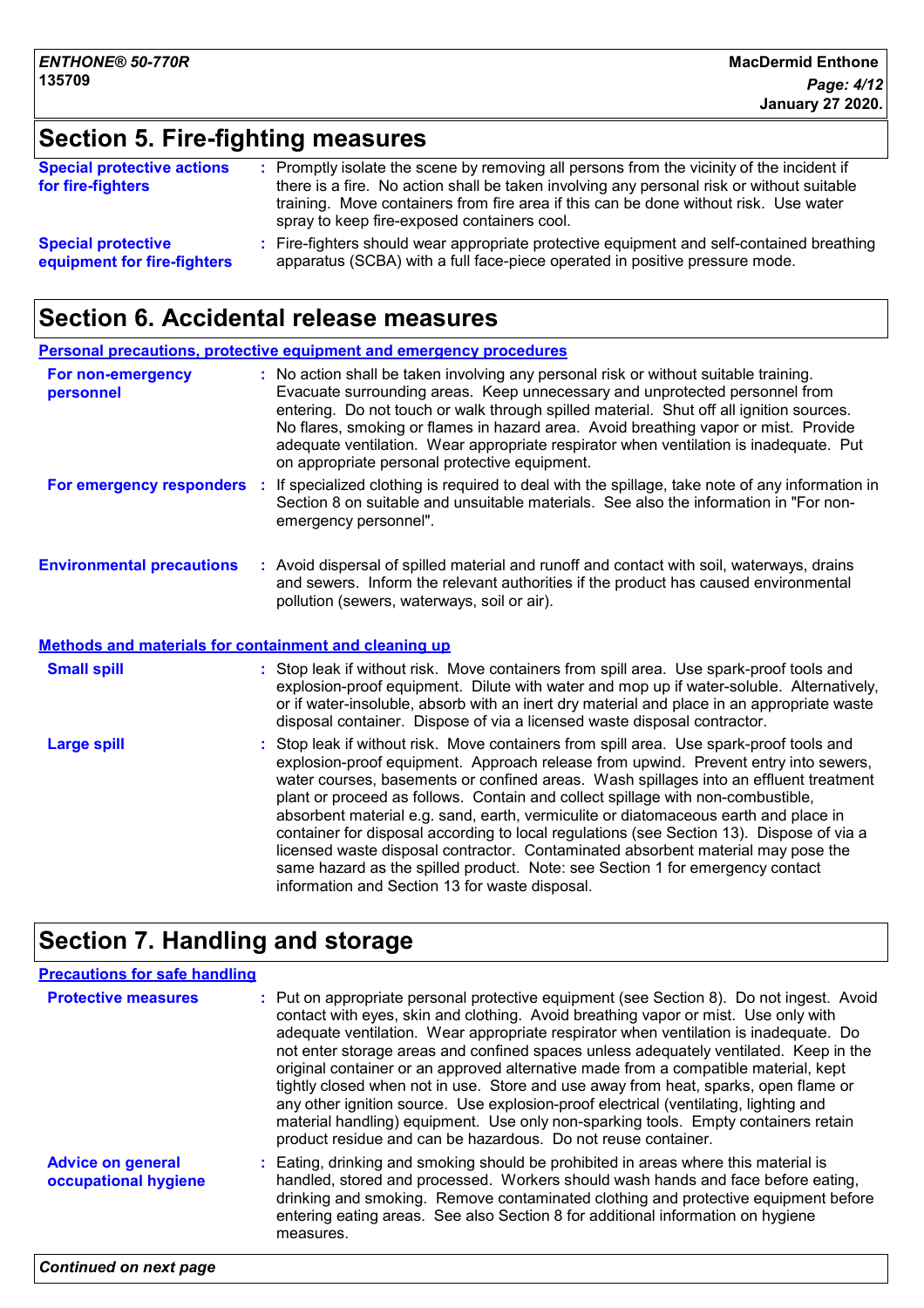## **Section 7. Handling and storage**

| <b>Conditions for safe storage,</b> | Storage temperature: 5 to 40 $^{\circ}$ C (41 to 104 $^{\circ}$ F). Store in accordance with local |
|-------------------------------------|----------------------------------------------------------------------------------------------------|
| including any                       | regulations. Store in a segregated and approved area. Store in original container                  |
| <i>incompatibilities</i>            | protected from direct sunlight in a dry, cool and well-ventilated area, away from                  |
|                                     | incompatible materials (see Section 10) and food and drink. Eliminate all ignition                 |
|                                     | sources. Separate from oxidizing materials. Keep container tightly closed and sealed               |
|                                     | until ready for use. Containers that have been opened must be carefully resealed and               |
|                                     | kept upright to prevent leakage. Do not store in unlabeled containers. Use appropriate             |
|                                     | containment to avoid environmental contamination. See Section 10 for incompatible                  |
|                                     | materials before handling or use.                                                                  |

## **Section 8. Exposure controls/personal protection**

#### **Control parameters**

#### **Occupational exposure limits**

| <b>Ingredient name</b>          | <b>Exposure limits</b>                                                                                                                                                                                                                                                                                                                                                                                                                                                                                                                                                                                                                                                                                                                                      |
|---------------------------------|-------------------------------------------------------------------------------------------------------------------------------------------------------------------------------------------------------------------------------------------------------------------------------------------------------------------------------------------------------------------------------------------------------------------------------------------------------------------------------------------------------------------------------------------------------------------------------------------------------------------------------------------------------------------------------------------------------------------------------------------------------------|
| copper chromite black spinel    | ACGIH TLV (United States, 6/2005).<br>TWA: 0.5 mg/m <sup>3</sup> 8 hours. Form: (as chromium (III))<br>TWA: 1 mg/m <sup>3</sup> 8 hours. Form: Dusts and mists (As copper)<br>TWA: 0.2 mg/m <sup>3</sup> 8 hours. Form: Fume (As copper)<br>OSHA PEL (United States, 6/2005).<br>TWA: 0.5 mg/m <sup>3</sup> 8 hours. Form: (as chromium (III))<br>TWA: 1 mg/m <sup>3</sup> 8 hours. Form: Dusts and mists (As copper)<br>TWA: 0.1 mg/m <sup>3</sup> 8 hours. Form: Fume (As copper)<br>OSHA PEL 1989 (United States, 3/1989).<br>TWA: 0.5 mg/m <sup>3</sup> , (as Cr) 8 hours.<br>NIOSH REL (United States, 10/2016).<br>TWA: $0.5 \text{ mg/m}^3$ , (as CR) 8 hours.<br>OSHA PEL (United States, 6/2016).<br>TWA: 0.5 mg/m <sup>3</sup> , (as Cr) 8 hours. |
| (2-methoxymethylethoxy)propanol | ACGIH TLV (United States, 3/2017). Absorbed through skin.<br>STEL: 909 mg/m <sup>3</sup> 15 minutes.<br>STEL: 150 ppm 15 minutes.<br>TWA: 606 mg/m <sup>3</sup> 8 hours.<br>TWA: 100 ppm 8 hours.<br>NIOSH REL (United States, 10/2016). Absorbed through skin.<br>STEL: 900 mg/m <sup>3</sup> 15 minutes.<br>STEL: 150 ppm 15 minutes.<br>TWA: 600 mg/m <sup>3</sup> 10 hours.<br>TWA: 100 ppm 10 hours.<br>OSHA PEL (United States, 6/2016). Absorbed through skin.<br>TWA: 600 mg/m <sup>3</sup> 8 hours.<br>TWA: 100 ppm 8 hours.<br>OSHA PEL 1989 (United States, 3/1989). Absorbed through skin.<br>STEL: 900 mg/m <sup>3</sup> 15 minutes.<br>STEL: 150 ppm 15 minutes.<br>TWA: 600 mg/m <sup>3</sup> 8 hours.<br>TWA: 100 ppm 8 hours.              |
| 2-methoxy-1-methylethyl acetate | AIHA WEEL (United States, 10/2011).<br>TWA: 50 ppm 8 hours.                                                                                                                                                                                                                                                                                                                                                                                                                                                                                                                                                                                                                                                                                                 |
| <b>Inorganic Fillers</b>        | NIOSH REL (United States, 10/2016).<br>TWA: 6 mg/m <sup>3</sup> 10 hours.                                                                                                                                                                                                                                                                                                                                                                                                                                                                                                                                                                                                                                                                                   |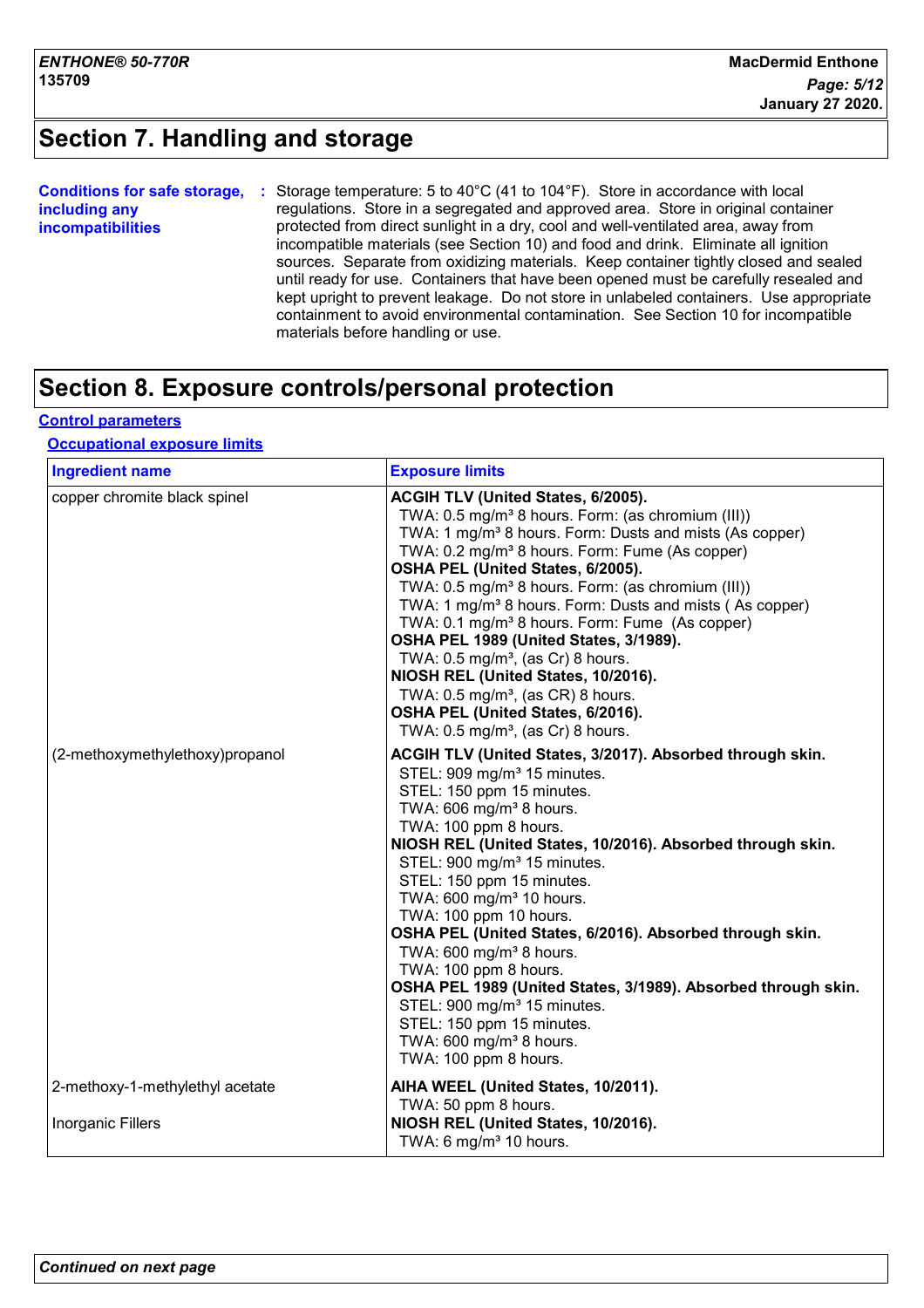## **Section 8. Exposure controls/personal protection**

| <b>Appropriate engineering</b><br><b>controls</b> | : Use only with adequate ventilation. Use process enclosures, local exhaust ventilation or<br>other engineering controls to keep worker exposure to airborne contaminants below any<br>recommended or statutory limits. The engineering controls also need to keep gas,<br>vapor or dust concentrations below any lower explosive limits. Use explosion-proof<br>ventilation equipment.                                                                                                                                                                                                                                |
|---------------------------------------------------|------------------------------------------------------------------------------------------------------------------------------------------------------------------------------------------------------------------------------------------------------------------------------------------------------------------------------------------------------------------------------------------------------------------------------------------------------------------------------------------------------------------------------------------------------------------------------------------------------------------------|
| <b>Environmental exposure</b><br>controls         | Emissions from ventilation or work process equipment should be checked to ensure<br>they comply with the requirements of environmental protection legislation. In some<br>cases, fume scrubbers, filters or engineering modifications to the process equipment<br>will be necessary to reduce emissions to acceptable levels.                                                                                                                                                                                                                                                                                          |
| <b>Individual protection measures</b>             |                                                                                                                                                                                                                                                                                                                                                                                                                                                                                                                                                                                                                        |
| <b>Hygiene measures</b>                           | Wash hands, forearms and face thoroughly after handling chemical products, before<br>eating, smoking and using the lavatory and at the end of the working period.<br>Appropriate techniques should be used to remove potentially contaminated clothing.<br>Wash contaminated clothing before reusing. Ensure that eyewash stations and safety<br>showers are close to the workstation location.                                                                                                                                                                                                                        |
| <b>Eye/face protection</b>                        | Safety eyewear complying with an approved standard should be used when a risk<br>assessment indicates this is necessary to avoid exposure to liquid splashes, mists,<br>gases or dusts. If contact is possible, the following protection should be worn, unless<br>the assessment indicates a higher degree of protection: chemical splash goggles.                                                                                                                                                                                                                                                                    |
| <b>Skin protection</b>                            |                                                                                                                                                                                                                                                                                                                                                                                                                                                                                                                                                                                                                        |
| <b>Hand protection</b>                            | : Chemical-resistant, impervious gloves complying with an approved standard should be<br>worn at all times when handling chemical products if a risk assessment indicates this is<br>necessary. Considering the parameters specified by the glove manufacturer, check<br>during use that the gloves are still retaining their protective properties. It should be<br>noted that the time to breakthrough for any glove material may be different for different<br>glove manufacturers. In the case of mixtures, consisting of several substances, the<br>protection time of the gloves cannot be accurately estimated. |
| <b>Body protection</b>                            | Personal protective equipment for the body should be selected based on the task being<br>performed and the risks involved and should be approved by a specialist before<br>handling this product.                                                                                                                                                                                                                                                                                                                                                                                                                      |
| <b>Other skin protection</b>                      | Appropriate footwear and any additional skin protection measures should be selected<br>based on the task being performed and the risks involved and should be approved by a<br>specialist before handling this product.                                                                                                                                                                                                                                                                                                                                                                                                |
| <b>Respiratory protection</b>                     | Based on the hazard and potential for exposure, select a respirator that meets the<br>appropriate standard or certification. Respirators must be used according to a<br>respiratory protection program to ensure proper fitting, training, and other important<br>aspects of use.                                                                                                                                                                                                                                                                                                                                      |

# **Section 9. Physical and chemical properties**

| <b>Appearance</b>                               |                                                    |
|-------------------------------------------------|----------------------------------------------------|
| <b>Physical state</b>                           | $:$ Liquid.                                        |
| <b>Color</b>                                    | $:$ Black.                                         |
| Odor                                            | $:$ Mild.                                          |
| <b>Odor threshold</b>                           | $:$ Not available.                                 |
| рH                                              | : Not available.                                   |
| <b>Melting point</b>                            | $:$ Not available.                                 |
| <b>Boiling point</b>                            | : $160^{\circ}$ C (320 $^{\circ}$ F)               |
| <b>Flash point</b>                              | : Closed cup: $62.78^{\circ}$ C (145 $^{\circ}$ F) |
| <b>Evaporation rate</b>                         | : Not available.                                   |
| <b>Flammability (solid, gas)</b>                | $:$ Not available.                                 |
| Lower and upper explosive<br>(flammable) limits | : Not available.                                   |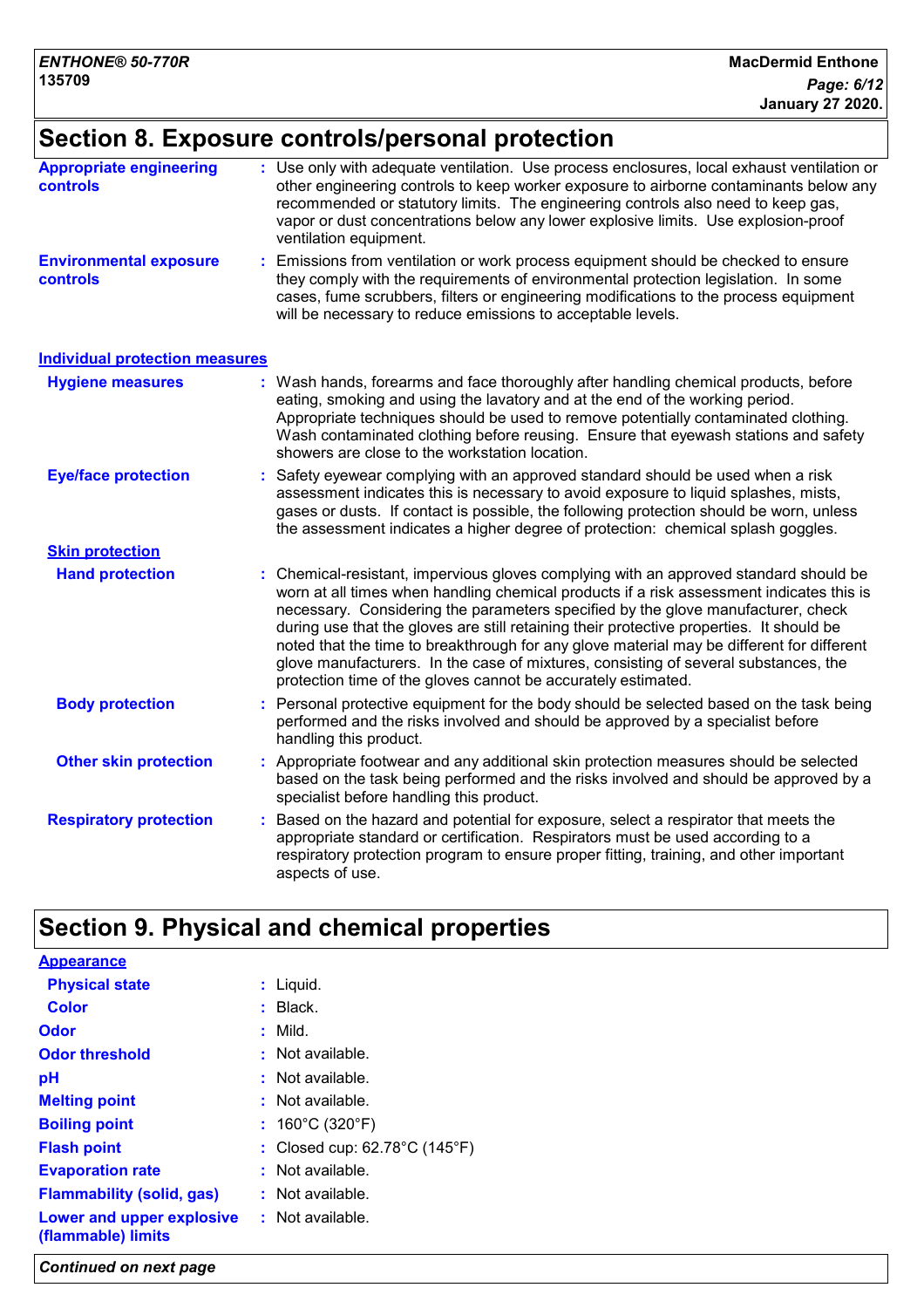## **Section 9. Physical and chemical properties**

| <b>Vapor pressure</b>                             | $:$ Not available.          |
|---------------------------------------------------|-----------------------------|
| <b>Vapor density</b>                              | $:$ Not available.          |
| <b>Relative density</b>                           | : 1.73                      |
| <b>Solubility</b>                                 | : Not available.            |
| <b>VOC</b>                                        | : 499 g/l                   |
| <b>Partition coefficient: n-</b><br>octanol/water | $:$ Not available.          |
| <b>Auto-ignition temperature</b>                  | : Not available.            |
| <b>Decomposition temperature</b>                  | $\therefore$ Not available. |
| <b>Viscosity</b>                                  | $:$ Not available.          |
| <b>Aerosol product</b>                            |                             |

## **Section 10. Stability and reactivity**

| <b>Reactivity</b>                                        | : No specific test data related to reactivity available for this product or its ingredients.                                                                                 |
|----------------------------------------------------------|------------------------------------------------------------------------------------------------------------------------------------------------------------------------------|
| <b>Chemical stability</b>                                | : The product is stable.                                                                                                                                                     |
| <b>Possibility of hazardous</b><br><b>reactions</b>      | : Under normal conditions of storage and use, hazardous reactions will not occur.                                                                                            |
| <b>Conditions to avoid</b>                               | : Avoid all possible sources of ignition (spark or flame). Do not pressurize, cut, weld,<br>braze, solder, drill, grind or expose containers to heat or sources of ignition. |
| <b>Incompatibility with various</b><br><b>substances</b> | : Reactive or incompatible with the following materials: oxidizing materials.                                                                                                |
| <b>Hazardous decomposition</b><br>products               | : Under normal conditions of storage and use, hazardous decomposition products should<br>not be produced.                                                                    |
| <b>Other Hazardous</b><br>decomposition products         | : carbon oxides (CO, $CO2$ ), nitrogen oxides (NO, $NO2$ etc.)                                                                                                               |
| <b>Hazardous polymerization</b>                          | : Under normal conditions of storage and use, hazardous polymerization will not occur.                                                                                       |

# **Section 11. Toxicological information**

- 
- **Routes of entry :** Dermal contact. Inhalation. Ingestion.

#### **Acute toxicity**

| <b>Product/ingredient name</b>       | <b>Result</b> | <b>Species</b> | <b>Dose</b> | <b>Exposure</b> |
|--------------------------------------|---------------|----------------|-------------|-----------------|
| 2-(2-ethoxyethoxy)ethyl<br>acetate   | LD50 Dermal   | Rabbit         | 15000 mg/kg |                 |
|                                      | LD50 Oral     | Rat            | 11000 mg/kg |                 |
| 2-methoxy-1-methylethyl<br>l acetate | LD50 Dermal   | Rabbit         | $>5$ g/kg   |                 |
|                                      | LD50 Oral     | Rat            | 8532 mg/kg  |                 |
| Inorganic Fillers                    | LD50 Dermal   | Rabbit         | >2000 mg/kg |                 |
|                                      | LD50 Oral     | Rat            | >5000 mg/kg |                 |

**Irritation/Corrosion**

| <b>Product/ingredient name</b>      | <b>Result</b>            | <b>Species</b> | <b>Score</b> | <b>Exposure</b>            | <b>Observation</b> |
|-------------------------------------|--------------------------|----------------|--------------|----------------------------|--------------------|
| 2-(2-ethoxyethoxy)ethyl<br>acetate  | Eyes - Moderate irritant | Rabbit         |              | 500<br>milligrams          |                    |
|                                     | Skin - Mild irritant     | Rabbit         |              | 500<br>milligrams          |                    |
| (2-methoxymethylethoxy)<br>propanol | Eyes - Mild irritant     | Human          |              | 8 milligrams               |                    |
|                                     | Eyes - Mild irritant     | Rabbit         |              | 24 hours 500<br>milligrams |                    |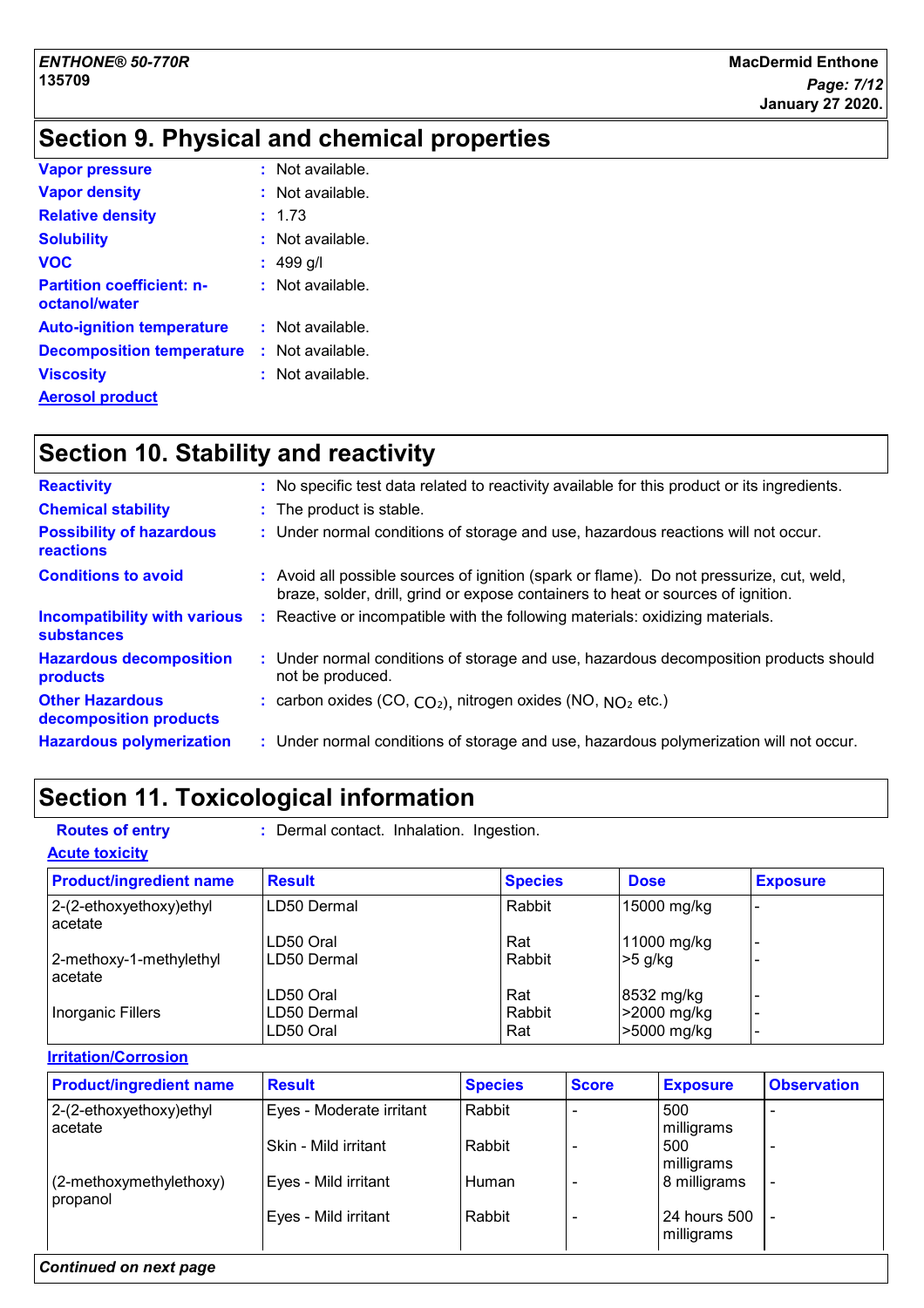## **Section 11. Toxicological information**

|                   | Skin - Mild irritant | Rabbit | 500                                      |  |
|-------------------|----------------------|--------|------------------------------------------|--|
| Inorganic Fillers | Eyes - Mild irritant | Rabbit | milligrams<br>124 hours 25<br>milligrams |  |

#### **Sensitization**

Not available.

#### **Mutagenicity**

Not available.

#### **Carcinogenicity**

No applicable toxicity data

#### **Additional information:**

#### **Classification**

| <b>Product/ingredient name</b>                        | <b>OSHA</b> | <b>IARC</b> | <b>NTP</b> |
|-------------------------------------------------------|-------------|-------------|------------|
| copper chromite black spinel   -<br>Inorganic Fillers | -           |             |            |

#### **Reproductive toxicity**

Not available.

#### **Teratogenicity**

Not available.

#### **Specific target organ toxicity**

Not available.

#### **Specific target organ toxicity (repeated exposure)**

Not available.

#### **Aspiration hazard**

Not available.

| Information on the likely | : Routes of entry anticipated: Oral, Dermal, Inhalation. |
|---------------------------|----------------------------------------------------------|
| routes of exposure        |                                                          |

#### **Potential acute health effects**

| Eye contact         | : Causes serious eye irritation.                    |
|---------------------|-----------------------------------------------------|
| <b>Inhalation</b>   | : No known significant effects or critical hazards. |
| <b>Skin contact</b> | : Causes skin irritation.                           |
| <b>Ingestion</b>    | : No known significant effects or critical hazards. |

|                     | <b>Symptoms related to the physical, chemical and toxicological characteristics</b>        |
|---------------------|--------------------------------------------------------------------------------------------|
| <b>Eye contact</b>  | : Adverse symptoms may include the following:<br>pain or irritation<br>watering<br>redness |
| <b>Inhalation</b>   | : No specific data.                                                                        |
| <b>Skin contact</b> | : Adverse symptoms may include the following:<br>irritation<br>redness                     |
| <b>Ingestion</b>    | : No specific data.                                                                        |

#### **Delayed and immediate effects and also chronic effects from short and long term exposure**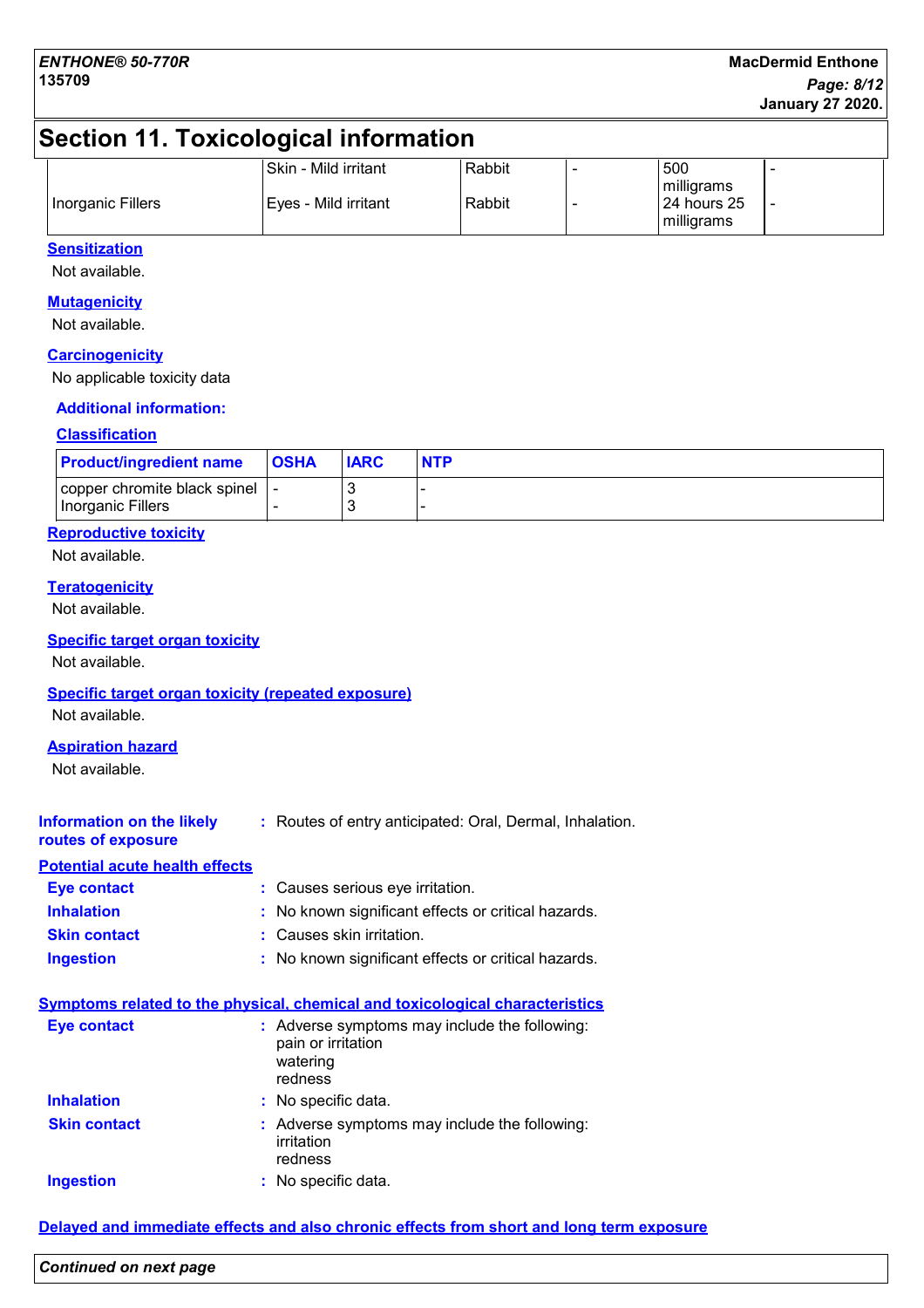## **Section 11. Toxicological information**

| <b>Short term exposure</b>              |                                                     |  |
|-----------------------------------------|-----------------------------------------------------|--|
| <b>Potential immediate</b><br>effects   | $:$ Not available.                                  |  |
| <b>Potential delayed effects</b>        | : Not available.                                    |  |
| <b>Long term exposure</b>               |                                                     |  |
| <b>Potential immediate</b><br>effects   | $:$ Not available.                                  |  |
| <b>Potential delayed effects</b>        | : Not available.                                    |  |
| <b>Potential chronic health effects</b> |                                                     |  |
| <b>General</b>                          | : No known significant effects or critical hazards. |  |
| <b>Carcinogenicity</b>                  | : No known significant effects or critical hazards. |  |
| <b>Mutagenicity</b>                     | No known significant effects or critical hazards.   |  |
| <b>Teratogenicity</b>                   | No known significant effects or critical hazards.   |  |
| <b>Developmental effects</b>            | No known significant effects or critical hazards.   |  |
| <b>Fertility effects</b>                | No known significant effects or critical hazards.   |  |
|                                         |                                                     |  |

#### **Numerical measures of toxicity**

#### **Acute toxicity estimates**

Not available.

## **Section 12. Ecological information**

#### **Toxicity**

| <b>Product/ingredient name</b>         | <b>Result</b>       | <b>Species</b> | <b>Exposure</b> |
|----------------------------------------|---------------------|----------------|-----------------|
| $ 2-(2-ethoxyethoxy)ethyl$<br>lacetate | LC50 110 mg/l       | Fish           | 96 hours        |
| $(2-methoxymethylethoxy)$<br>propanol  | EC50 >969 mg/l      | Algae          | 96 hours        |
| 2-methoxy-1-methylethyl<br>lacetate    | Acute EC50 500 mg/l | Daphnia        | 48 hours        |
|                                        | Acute LC50 161 mg/l | Fish           | 96 hours        |

#### **Persistence and degradability**

Not available.

#### **Bioaccumulative potential**

| <b>Product/ingredient name</b>        | $LogP_{ow}$ | <b>BCF</b> | <b>Potential</b> |
|---------------------------------------|-------------|------------|------------------|
| 2-(2-ethoxyethoxy)ethyl<br>acetate    | 0.76        | 3.2        | low              |
| $(2-methoxymethylethoxy)$<br>propanol | 0.004       |            | low              |
| 2-methoxy-1-methylethyl<br>acetate    | 1.2         |            | low              |
| <b>Mobility in soil</b>               |             |            |                  |

#### **Soil/water partition**

**coefficient (KOC)**

**:** Not available.

**Other adverse effects** : No known significant effects or critical hazards.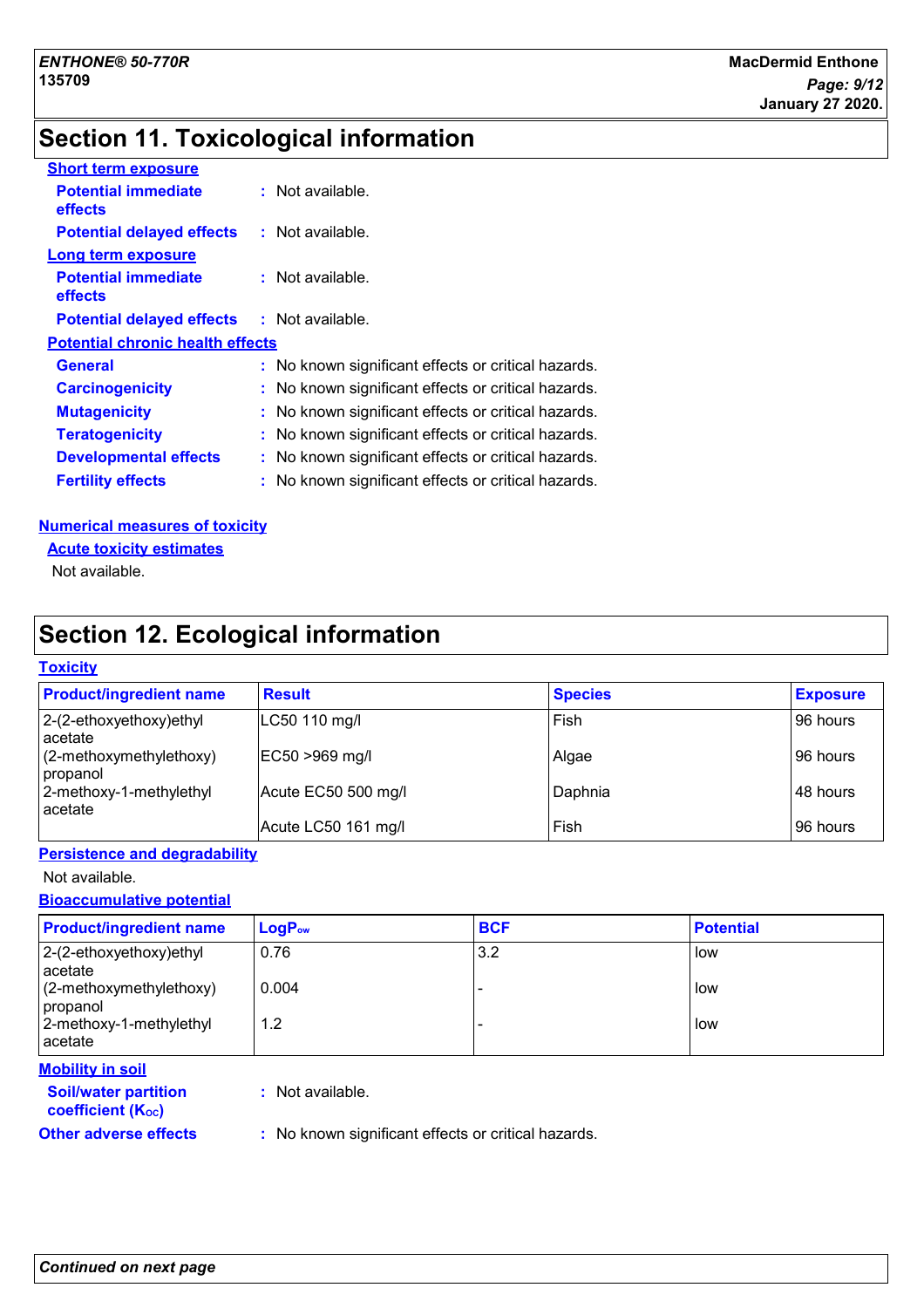## **Section 13. Disposal considerations**

**Disposal methods :**

The generation of waste should be avoided or minimized wherever possible. Disposal of this product, solutions and any by-products should at all times comply with the requirements of environmental protection and waste disposal legislation and any regional local authority requirements. Dispose of surplus and non-recyclable products via a licensed waste disposal contractor. Waste should not be disposed of untreated to the sewer unless fully compliant with the requirements of all authorities with jurisdiction. Waste packaging should be recycled. Incineration or landfill should only be considered when recycling is not feasible. This material and its container must be disposed of in a safe way. Care should be taken when handling emptied containers that have not been cleaned or rinsed out. Empty containers or liners may retain some product residues. Vapor from product residues may create a highly flammable or explosive atmosphere inside the container. Do not cut, weld or grind used containers unless they have been cleaned thoroughly internally. Avoid dispersal of spilled material and runoff and contact with soil, waterways, drains and sewers.

## **Section 14. Transport information**

|                                      | <b>DOT</b><br><b>Classification</b> | <b>TDG</b><br><b>Classification</b> | <b>Mexico</b><br><b>Classification</b> | <b>UN</b>      | <b>IMDG</b>    | <b>IATA</b>    |
|--------------------------------------|-------------------------------------|-------------------------------------|----------------------------------------|----------------|----------------|----------------|
| <b>UN number</b>                     | Not regulated.                      | Not regulated.                      | Not regulated.                         | Not regulated. | Not regulated. | Not regulated. |
| <b>UN proper</b><br>shipping name    |                                     |                                     |                                        |                |                |                |
| <b>Transport</b><br>hazard class(es) |                                     |                                     |                                        |                |                |                |
| <b>Packing group</b>                 |                                     |                                     |                                        |                |                |                |
| Environmental<br>hazards             | No.                                 | No.                                 | No.                                    | No.            | No.            | No.            |

**Special precautions for user Transport within user's premises:** always transport in closed containers that are **:** upright and secure. Ensure that persons transporting the product know what to do in the event of an accident or spillage.

## **Section 15. Regulatory information**

| <b>U.S. Federal regulations</b>               | : TSCA 5(a)2 proposed significant new use rule (SNUR): No products were found.<br>TSCA 5(a)2 final significant new use rule (SNUR): No products were found.<br>TSCA 12(b) one-time export notification: No products were found.<br>TSCA 12(b) annual export notification: No products were found. |
|-----------------------------------------------|---------------------------------------------------------------------------------------------------------------------------------------------------------------------------------------------------------------------------------------------------------------------------------------------------|
| <b>United States inventory</b>                | : All components are listed or exempted.                                                                                                                                                                                                                                                          |
| (TSCA 8b)                                     |                                                                                                                                                                                                                                                                                                   |
| <b>SARA 302/304</b>                           |                                                                                                                                                                                                                                                                                                   |
| <b>Composition/information on ingredients</b> |                                                                                                                                                                                                                                                                                                   |
| No products were found.                       |                                                                                                                                                                                                                                                                                                   |
| <b>SARA 311/312</b>                           |                                                                                                                                                                                                                                                                                                   |
|                                               |                                                                                                                                                                                                                                                                                                   |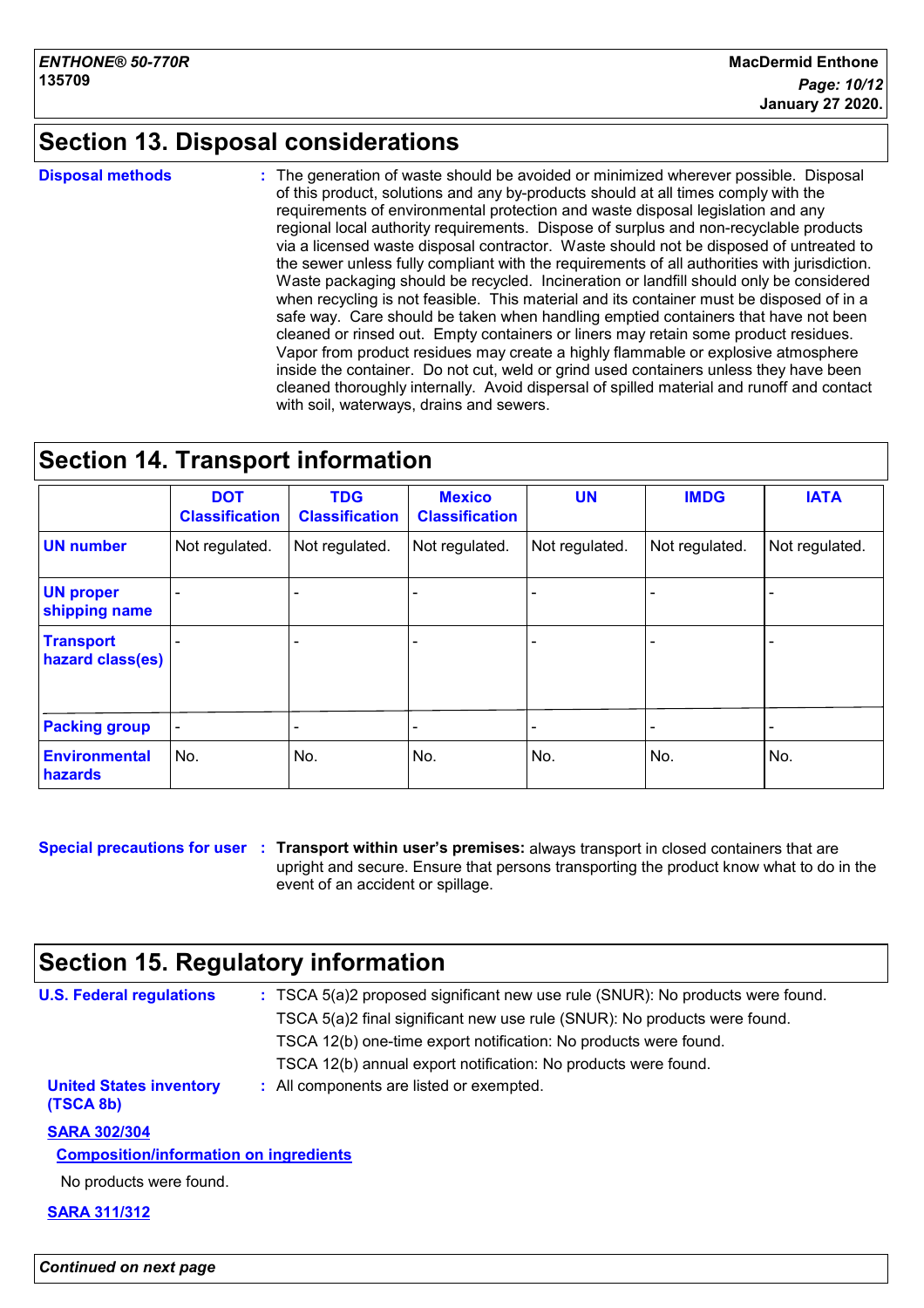## **Section 15. Regulatory information**

#### **Classification :** Fire hazard

Immediate (acute) health hazard

#### **SARA 313**

|                                           | <b>Product name</b>                                                                                 | <b>CAS number</b>                          | $\frac{9}{6}$                        |
|-------------------------------------------|-----------------------------------------------------------------------------------------------------|--------------------------------------------|--------------------------------------|
| <b>Form R - Reporting</b><br>requirements | copper chromite black spinel<br>2-(2-ethoxyethoxy) ethyl acetate<br>(2-methoxymethylethoxy)propanol | 68186-91-4<br>$112 - 15 - 2$<br>34590-94-8 | $ 30-40\rangle$<br>10-20<br>$1 - 10$ |
| <b>Supplier notification</b>              | copper chromite black spinel<br>2-(2-ethoxyethoxy)ethyl acetate                                     | 68186-91-4<br>$112 - 15 - 2$               | 30-40<br>$10-20$                     |

SARA 313 notifications must not be detached from the SDS and any copying and redistribution of the SDS shall include copying and redistribution of the notice attached to copies of the SDS subsequently redistributed.

#### **California Prop. 65**

**WARNING:** This product contains less than 0.1% of a chemical known to the State of California to cause cancer. **WARNING:** This product contains less than 1% of a chemical known to the State of California to cause birth defects or other reproductive harm.

# **Canada**

**Canada :** All components are listed or exempted.

#### **International lists**

| <b>National inventory</b> |                                          |
|---------------------------|------------------------------------------|
| <b>Australia</b>          | : All components are listed or exempted. |
| <b>China</b>              | : All components are listed or exempted. |
| <b>New Zealand</b>        | : All components are listed or exempted. |
| <b>Philippines</b>        | : All components are listed or exempted. |
| <b>Republic of Korea</b>  | : All components are listed or exempted. |
| <b>Taiwan</b>             | : All components are listed or exempted. |

 $\overline{0}$ 

## **Section 16. Other information**

|               |  | <b>Hazardous Material Information System (U.S.A.)</b> |
|---------------|--|-------------------------------------------------------|
| <b>Health</b> |  |                                                       |



**Procedure used to derive the classification**

| <b>Classification</b> | <b>Justification</b>  |  |
|-----------------------|-----------------------|--|
| Flam. Lig. 4, H227    | On basis of test data |  |
| Skin Irrit. 2, H315   | Calculation method    |  |
| Eye Irrit. 2A, H319   | Calculation method    |  |

|--|

|                                          | enthone.msds@macdermidenthone.com    |  |
|------------------------------------------|--------------------------------------|--|
| <b>Prepared by</b>                       | <b>Regulatory Affairs Department</b> |  |
| <b>Version</b>                           | : 2.06                               |  |
| Date of previous issue                   | $:$ June 26 2019.                    |  |
| Date of issue/Date of<br><b>revision</b> | : January 27 2020.                   |  |
| I IIƏLVI V                               |                                      |  |